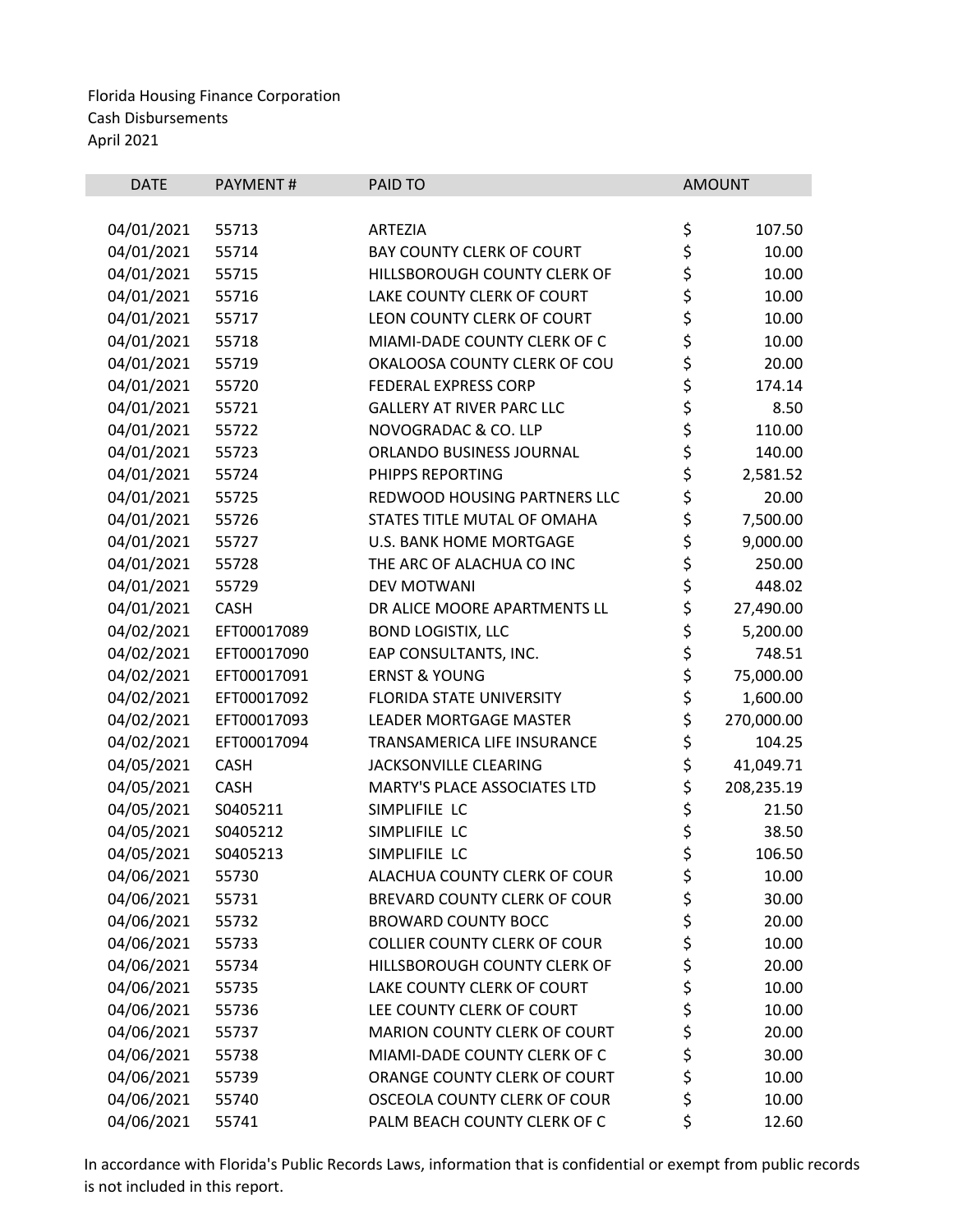| <b>DATE</b>              | PAYMENT#       | PAID TO                                                      |          | <b>AMOUNT</b>  |
|--------------------------|----------------|--------------------------------------------------------------|----------|----------------|
|                          |                |                                                              |          |                |
| 04/06/2021<br>04/06/2021 | 55742<br>55743 | PASCO COUNTY CLERK OF COURT<br>SEMINOLE COUNTY CLERK OF COU  | \$<br>\$ | 10.00<br>10.00 |
| 04/06/2021               | 55744          | ST. LUCIE COUNTY CLERK OF CO                                 | \$       | 20.00          |
|                          | <b>CASH</b>    | <b>BDG PROVIDENCE RESERVE SENIO</b>                          | \$       |                |
| 04/06/2021               |                |                                                              | \$       | 957,186.55     |
| 04/06/2021               | <b>CASH</b>    | US BANK CT WIRE CLRG                                         |          | 2,183,543.02   |
| 04/06/2021               | EFT00017095    | AMERINATIONAL COMMUNITY SERV<br>ANN STORK CENTER INC OP ACCT | \$       | 1,991.00       |
| 04/06/2021               | EFT00017096    |                                                              | \$       | 35,296.21      |
| 04/06/2021               | EFT00017097    | FIRST HOUSING DEVELOPMENT CO                                 | \$       | 1,748.00       |
| 04/06/2021               | EFT00017098    | SELTZER MANAGEMENT GROUP, IN                                 | \$       | 6,542.00       |
| 04/06/2021               | S0406211       | SIMPLIFILE LC                                                | \$       | 285.00         |
| 04/07/2021               | <b>CASH</b>    | <b>ABILITY HOUSING INC</b>                                   | \$       | 158,620.99     |
| 04/07/2021               | <b>CASH</b>    | <b>CASA JUAREZ LLC</b>                                       | \$       | 281,950.91     |
| 04/07/2021               | S0407211       | SIMPLIFILE LC                                                | \$       | 208.50         |
| 04/08/2021               | 55745          | <b>BREVARD COUNTY CLERK OF COUR</b>                          | \$       | 20.00          |
| 04/08/2021               | 55746          | CHARLOTTE COUNTY CLERK OF CO                                 | \$       | 10.00          |
| 04/08/2021               | 55747          | DUVAL COUNTY CLERK OF COURT                                  | \$       | 20.00          |
| 04/08/2021               | 55748          | HILLSBOROUGH COUNTY CLERK OF                                 | \$       | 10.00          |
| 04/08/2021               | 55749          | OKALOOSA COUNTY CLERK OF COU                                 | \$       | 10.00          |
| 04/08/2021               | 55750          | SUMTER COUNTY CLERK OF COURT                                 | \$       | 411.00         |
| 04/08/2021               | 55751          | CORPORATE ORGANIZATIONAL INN                                 | \$       | 5,225.00       |
| 04/08/2021               | 55752          | FEDERAL EXPRESS CORP                                         | \$       | 432.24         |
| 04/08/2021               | 55753          | FLORIDA DEPARTMENT OF STATE                                  | \$       | 9,588.18       |
| 04/08/2021               | 55754          | FLORIDA HOUSING COALITION, I                                 | \$       | 6,562.50       |
| 04/08/2021               | 55755          | <b>GREATAMERICA FINANCIAL SERVI</b>                          | \$       | 799.00         |
| 04/08/2021               | 55756          | LATASHA GREEN-COBB                                           | \$       | 513.16         |
| 04/08/2021               | 55757          | NABORS, GIBLIN & NICKERSON,                                  | \$       | 165.00         |
| 04/08/2021               | 55758          | OFFICE DEPOT                                                 | \$       | 54.63          |
| 04/08/2021               | 55759          | PHIPPS REPORTING                                             | \$       | 2,837.62       |
| 04/08/2021               | 55760          | <b>QUADIENT FINANCE USA INC</b>                              | \$       | 402.00         |
| 04/08/2021               | 55761          | SUPERIOR COFFEE AND BEVERAGE                                 | \$       | 375.00         |
| 04/08/2021               | 55762          | TIMES PUBLISHING CO.                                         | \$       | 664.40         |
| 04/08/2021               | 55763          | THOMSON REUTERS-WEST                                         | \$       | 1,933.11       |
| 04/08/2021               | 55764          | ORANGE COUNTY CLERK OF COURT                                 | \$       | 20.00          |
| 04/08/2021               | 55765          | CINCINNATI INSURANCE COMPANY                                 | \$       | 38,669.00      |
| 04/08/2021               | 55766          | <b>EMPHASYS SOFTWARE</b>                                     | \$       | 20,627.50      |
| 04/08/2021               | 408211         | SIMPLIFILE LC                                                | \$       | 276.50         |
| 04/08/2021               | <b>CASH</b>    | SPRINGFIELD CORSSINGS LLC                                    | \$       | 705,060.21     |
| 04/09/2021               | <b>CASH</b>    | JACKSONVILLE CLEARING                                        | \$       | 247,459.33     |
| 04/09/2021               | EFT00017099    | <b>BEACHES COUNTY HABITAT FOR H</b>                          | \$       | 60,000.00      |
| 04/09/2021               | EFT00017100    | <b>CAINE MITTER</b>                                          | \$       | 37,500.00      |
| 04/09/2021               | EFT00017101    | <b>CASA FAMILIA</b>                                          | \$       | 161,895.50     |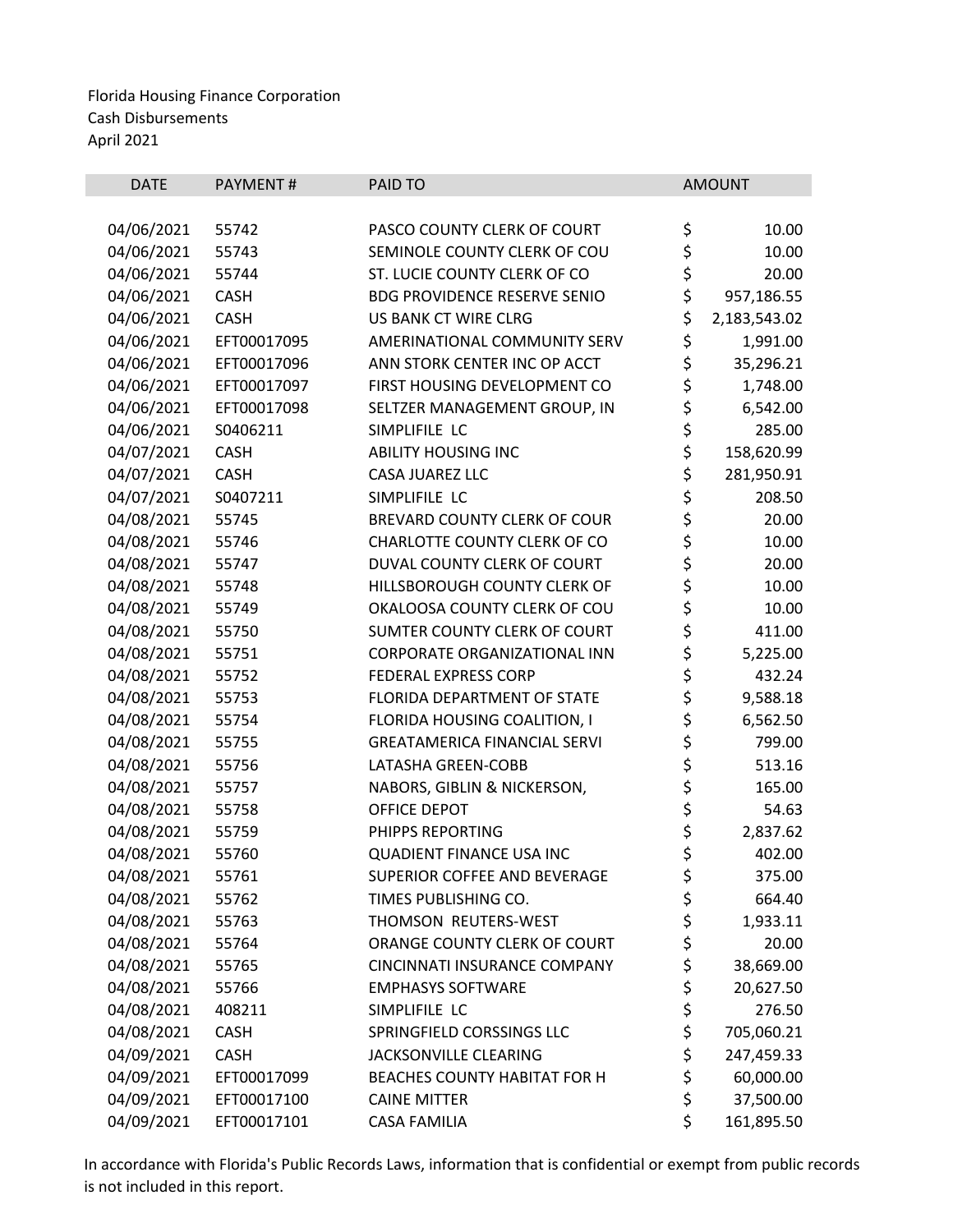| <b>DATE</b> | PAYMENT#    | PAID TO                                 |          | <b>AMOUNT</b> |
|-------------|-------------|-----------------------------------------|----------|---------------|
|             |             |                                         |          |               |
| 04/09/2021  | EFT00017102 | DATABANK IMX LLC                        | \$       | 14,028.00     |
| 04/09/2021  | EFT00017103 | <b>FLORIDA HOME PARTNERSHIP OPE</b>     | \$       | 65,800.00     |
| 04/09/2021  | EFT00017104 | <b>LEADER MORTGAGE MASTER</b>           | \$       | 187,500.00    |
| 04/09/2021  | EFT00017105 | MEDCOM BENEFIT SOLUTIONS                | \$       | 256.50        |
| 04/09/2021  | EFT00017106 | PROFESSIONAL SERVICES INDUST            | \$       | 575.00        |
| 04/09/2021  | EFT00017107 | <b>CSC TRIBRIDGE HOLDINGS LLC</b>       | \$<br>\$ | 48.75         |
| 04/12/2021  | 41221       | AFLAC, INC.                             |          | 5,207.76      |
| 04/12/2021  | S0412211    | SIMPLIFILE LC                           | \$       | 30.00         |
| 04/13/2021  | <b>CASH</b> | <b>BRISAS DEL RIO APTS LLC</b>          | \$       | 100,727.14    |
| 04/13/2021  | <b>CASH</b> | PERSIMMON COMMONS LLC                   | \$       | 526,217.72    |
| 04/13/2021  | EFT00017108 | THE ARC OF MARTIN COUNTY INC            | \$       | 39,951.85     |
| 04/14/2021  | <b>CASH</b> | <b>ATLANTIC TITLE &amp; ESCROW CORP</b> | \$       | 24,990.00     |
| 04/14/2021  | <b>CASH</b> | BRISAS DEL ESTE PHASE TWO LL            | \$       | 108,495.11    |
| 04/14/2021  | <b>CASH</b> | <b>EAST LAKE FL 2 LLC</b>               | \$<br>\$ | 220,554.25    |
| 04/14/2021  | <b>CASH</b> | <b>GANNET POINTE LTD</b>                |          | 221,976.96    |
| 04/15/2021  | <b>CASH</b> | <b>BLUE CASL II LLC</b>                 | \$       | 229,083.24    |
| 04/15/2021  | S0415211    | SIMPLIFILE LC                           | \$       | 268.00        |
| 04/16/2021  | <b>CASH</b> | ASHLEY SQUARE JACKSONVILLE L            | \$       | 14,751.67     |
| 04/16/2021  | <b>CASH</b> | <b>CAMPUS TOWER APTS LLLP</b>           | \$       | 39,060.08     |
| 04/16/2021  | <b>CASH</b> | PINELLAS AFFORDABLE LIVING I            | \$       | 151,795.07    |
| 04/16/2021  | <b>CASH</b> | ROBERT W BROWNING JR PA                 | \$       | 502,834.90    |
| 04/16/2021  | EFT00017109 | <b>BONITA COVE CRFS</b>                 | \$       | 17,195.34     |
| 04/16/2021  | EFT00017110 | AMERINATIONAL COMMUNITY SERV            | \$       | 22,478.09     |
| 04/16/2021  | EFT00017111 | CORUS360                                | \$       | 1,237.50      |
| 04/16/2021  | EFT00017112 | FIRST HOUSING DEVELOPMENT CO            | \$       | 2,768.00      |
| 04/16/2021  | EFT00017113 | <b>LEADER MORTGAGE MASTER</b>           | \$       | 163,214.00    |
| 04/16/2021  | EFT00017114 | SELTZER MANAGEMENT GROUP, IN            | \$       | 51,969.87     |
| 04/16/2021  | EFT00017115 | <b>SGS TECHNOLOGIES LLC</b>             | \$       | 7,000.00      |
| 04/16/2021  | EFT00017116 | SHI INTERNATIONAL CORP.                 | \$       | 36,616.56     |
| 04/16/2021  | EFT00017117 | <b>VOLUNTEERS OF AMERICA FL OP</b>      | \$       | 115,937.40    |
| 04/19/2021  | 55767       | <b>BROWARD COUNTY BOCC</b>              | \$       | 180.00        |
| 04/19/2021  | 55768       | DUVAL COUNTY CLERK OF COURT             | \$       | 160.00        |
| 04/19/2021  | 55769       | HILLSBOROUGH COUNTY CLERK OF            | \$       | 150.00        |
| 04/19/2021  | 55770       | MIAMI-DADE COUNTY CLERK OF C            | \$       | 200.00        |
| 04/19/2021  | 55771       | ORANGE COUNTY CLERK OF COURT            | \$       | 150.00        |
| 04/19/2021  | 55772       | PALM BEACH COUNTY CLERK OF C            | \$       | 201.60        |
| 04/19/2021  | 55773       | <b>BROWARD COUNTY BOCC</b>              | \$       | 200.00        |
| 04/19/2021  | 55774       | MIAMI-DADE COUNTY CLERK OF C            | \$       | 200.00        |
| 04/19/2021  | 55775       | ALACHUA COUNTY CLERK OF COUR            | \$       | 20.00         |
| 04/19/2021  | 55776       | BREVARD COUNTY CLERK OF COUR            | \$       | 130.00        |
| 04/19/2021  | 55777       | <b>BROWARD COUNTY BOCC</b>              | \$       | 200.00        |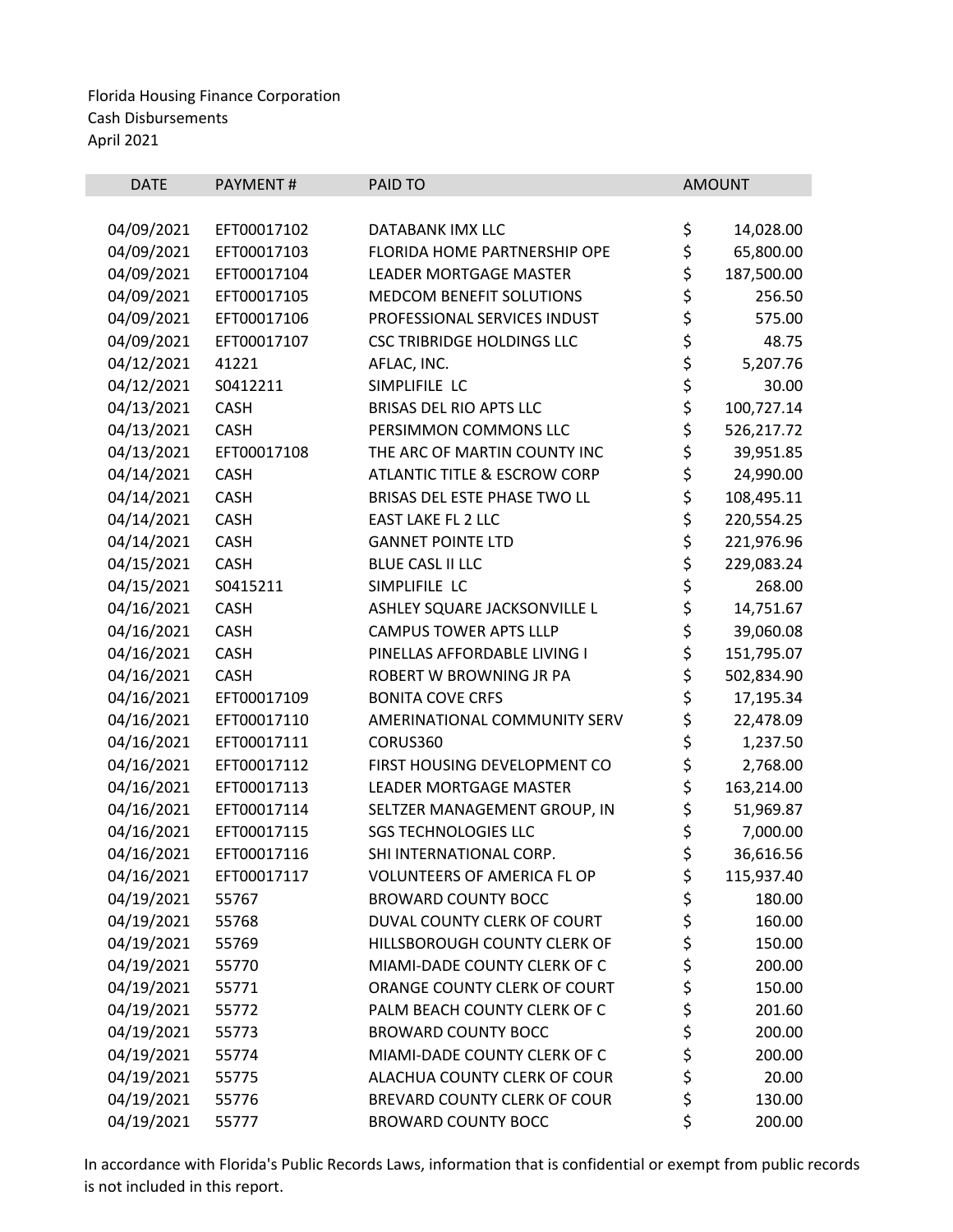| <b>DATE</b> | PAYMENT# | PAID TO                             | <b>AMOUNT</b> |        |
|-------------|----------|-------------------------------------|---------------|--------|
|             |          |                                     |               |        |
| 04/19/2021  | 55778    | CHARLOTTE COUNTY CLERK OF CO        | \$            | 30.00  |
| 04/19/2021  | 55779    | <b>CITRUS COUNTY CLERK OF COURT</b> | \$            | 20.00  |
| 04/19/2021  | 55780    | <b>CLAY COUNTY CLERK OF COURT</b>   | \$<br>\$      | 30.00  |
| 04/19/2021  | 55781    | <b>COLLIER COUNTY CLERK OF COUR</b> |               | 30.00  |
| 04/19/2021  | 55782    | DUVAL COUNTY CLERK OF COURT         | \$            | 150.00 |
| 04/19/2021  | 55783    | ESCAMBIA COUNTY CLERK OF COU        | \$<br>\$      | 20.00  |
| 04/19/2021  | 55784    | <b>FLAGLER COUNTY CLERK OF COUR</b> |               | 30.00  |
| 04/19/2021  | 55785    | FRANKLIN COUNTY CLERK OF COU        | \$<br>\$      | 10.00  |
| 04/19/2021  | 55786    | <b>GADSDEN COUNTY CLERK OF COUR</b> |               | 10.00  |
| 04/19/2021  | 55787    | <b>GILCHRIST COUNTY CLERK OF CO</b> | \$            | 20.00  |
| 04/19/2021  | 55788    | <b>GULF COUNTY CLERK OF COURTS</b>  | \$<br>\$      | 10.00  |
| 04/19/2021  | 55789    | HENDRY COUNTY CLERK OF CIRCU        |               | 10.00  |
| 04/19/2021  | 55790    | HERNANDO COUNTY CLERK OF COU        | \$<br>\$      | 50.00  |
| 04/19/2021  | 55791    | HIGHLANDS COUNTY CLERK OF CO        |               | 20.00  |
| 04/19/2021  | 55792    | HILLSBOROUGH COUNTY CLERK OF        | \$            | 150.00 |
| 04/19/2021  | 55793    | <b>INDIAN RIVER COUNTY CLERK OF</b> |               | 30.00  |
| 04/19/2021  | 55794    | JACKSON COUNTY CLERK OF COUR        |               | 10.00  |
| 04/19/2021  | 55795    | LAKE COUNTY CLERK OF COURT          | \$\$\$\$      | 10.00  |
| 04/19/2021  | 55796    | LEE COUNTY CLERK OF COURT           |               | 40.00  |
| 04/19/2021  | 55797    | LEON COUNTY CLERK OF COURT          | \$            | 100.00 |
| 04/19/2021  | 55798    | LEVY COUNTY CLERK OF COURTS         | \$<br>\$      | 20.00  |
| 04/19/2021  | 55799    | MANATEE COUNTY CLERK OF COUR        |               | 10.00  |
| 04/19/2021  | 55800    | MARION COUNTY CLERK OF COURT        | \$            | 90.00  |
| 04/19/2021  | 55801    | MARTIN COUNTY CLERK OF COURT        | \$            | 20.00  |
| 04/19/2021  | 55802    | MIAMI-DADE COUNTY CLERK OF C        | \$            | 230.00 |
| 04/19/2021  | 55803    | NASSAU COUNTY CLERK OF COURT        | \$            | 20.00  |
| 04/19/2021  | 55804    | OKALOOSA COUNTY CLERK OF COU        | \$            | 30.00  |
| 04/19/2021  | 55805    | ORANGE COUNTY CLERK OF COURT        | \$            | 150.00 |
| 04/19/2021  | 55806    | OSCEOLA COUNTY CLERK OF COUR        | \$            | 110.00 |
| 04/19/2021  | 55807    | PALM BEACH COUNTY CLERK OF C        | \$            | 189.00 |
| 04/19/2021  | 55808    | PASCO COUNTY CLERK OF COURT         | \$            | 140.00 |
| 04/19/2021  | 55809    | PINELLAS COUNTY CLERK OF COU        | \$            | 200.00 |
| 04/19/2021  | 55810    | POLK COUNTY CLERK OF COURT          | \$            | 110.00 |
| 04/19/2021  | 55811    | PUTNAM COUNTY CLERK OF COURT        | \$<br>\$      | 10.00  |
| 04/19/2021  | 55812    | SANTA ROSA COUNTY CLERK OF C        |               | 10.00  |
| 04/19/2021  | 55813    | SARASOTA COUNTY CLERK OF COU        | \$            | 50.00  |
| 04/19/2021  | 55814    | SEMINOLE COUNTY CLERK OF COU        | \$            | 110.00 |
| 04/19/2021  | 55815    | ST. JOHNS COUNTY CLERK OF CO        | \$            | 80.00  |
| 04/19/2021  | 55816    | ST. LUCIE COUNTY CLERK OF CO        | \$            | 90.00  |
| 04/19/2021  | 55817    | SUMTER COUNTY CLERK OF COURT        | \$            | 20.00  |
| 04/19/2021  | 55818    | SUWANNEE COUNTY CLERK OF COU        | \$            | 10.00  |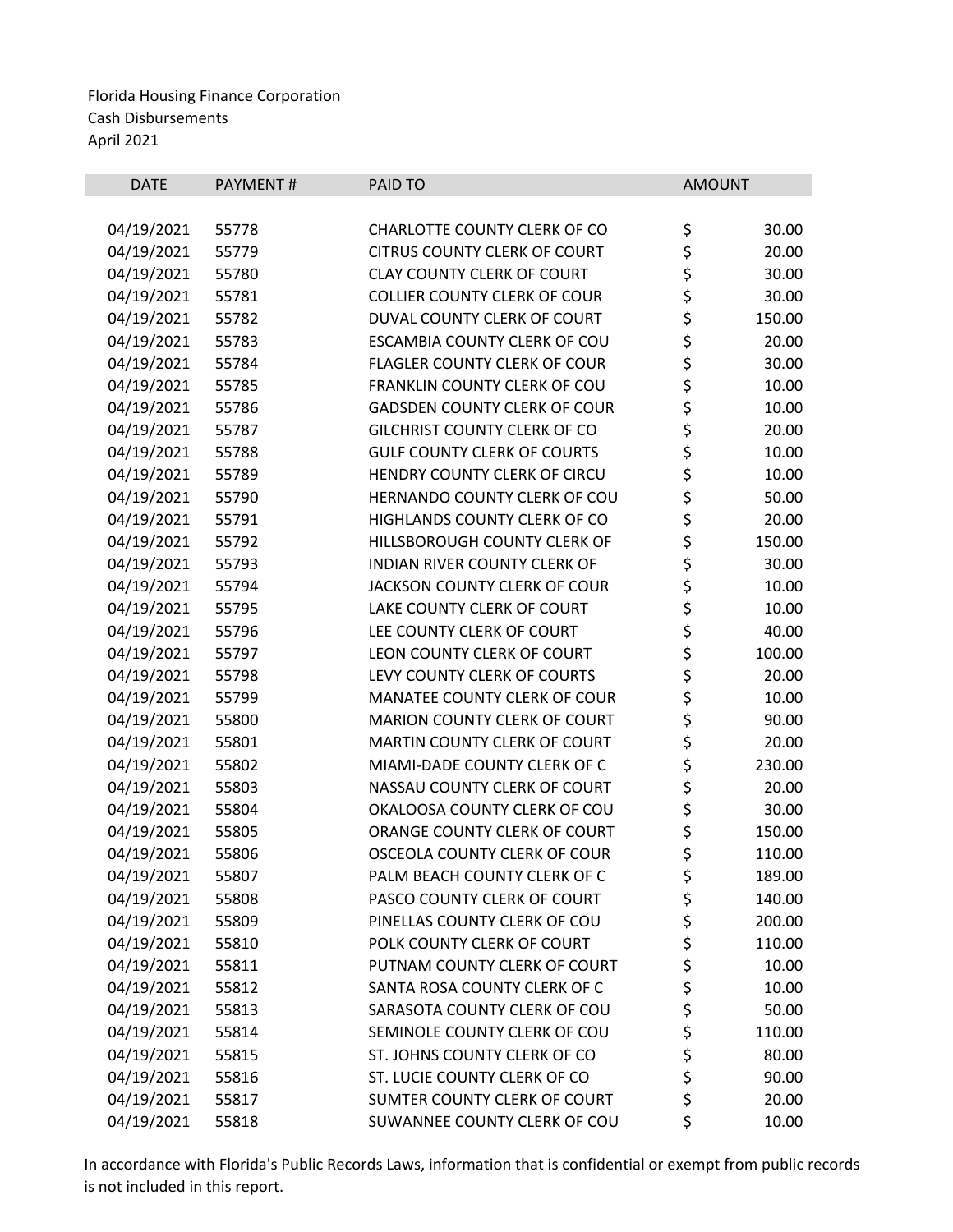| <b>DATE</b> | <b>PAYMENT#</b> | PAID TO                             |          | <b>AMOUNT</b> |
|-------------|-----------------|-------------------------------------|----------|---------------|
|             |                 |                                     |          |               |
| 04/19/2021  | 55819           | <b>VOLUSIA COUNTY CLERK OF COUR</b> | \$       | 150.00        |
| 04/19/2021  | 55820           | WAKULLA COUNTY CLERK OF COUR        | \$       | 20.00         |
| 04/19/2021  | 55821           | <b>WASHINGTON COUNTY CLERK OF C</b> | \$<br>\$ | 20.00         |
| 04/19/2021  | CASH            | <b>BLUE GRIFFIN LLC</b>             |          | 52,975.40     |
| 04/19/2021  | CASH            | LIBERTY SQUARE PHASE 3 LLC          | \$<br>\$ | 224,139.35    |
| 04/19/2021  | <b>CASH</b>     | SP TOWER LLP                        |          | 95,393.90     |
| 04/19/2021  | CASH            | <b>TOWNS OF OKEECHOBEE LLC</b>      | \$       | 383,855.61    |
| 04/20/2021  | EFT00017118     | AMERINATIONAL COMMUNITY SERV        | \$       | 285,265.00    |
| 04/20/2021  | EFT00017119     | CAPITAL HEALTH PLAN, INC.           | \$       | 159,261.12    |
| 04/20/2021  | EFT00017120     | FIRST HOUSING DEVELOPMENT CO        | \$       | 31,307.20     |
| 04/20/2021  | EFT00017121     | <b>MEDCOM BENEFIT SOLUTIONS</b>     | \$       | 80.60         |
| 04/20/2021  | EFT00017122     | PINELLAS AFFORDABLE LIVING I        | \$       | 190,557.67    |
| 04/20/2021  | EFT00017123     | <b>BANK OF AMERICA</b>              |          | 44,059.04     |
| 04/20/2021  | S0420211        | SIMPLIFILE LC                       | \$\$\$   | 208.50        |
| 04/21/2021  | 55822           | <b>ARTEZIA</b>                      |          | 100.50        |
| 04/21/2021  | 55823           | <b>CITRIX SYSTEMS INC</b>           | \$       | 6,525.00      |
| 04/21/2021  | 55824           | BREVARD COUNTY CLERK OF COUR        | \$       | 10.00         |
| 04/21/2021  | 55825           | <b>CITRUS COUNTY CLERK OF COURT</b> | \$       | 10.00         |
| 04/21/2021  | 55826           | DUVAL COUNTY CLERK OF COURT         | \$       | 20.00         |
| 04/21/2021  | 55827           | LEON COUNTY CLERK OF COURT          | \$       | 10.00         |
| 04/21/2021  | 55828           | MONROE COUNTY CLERK OF COURT        |          | 10.00         |
| 04/21/2021  | 55829           | FEDERAL EXPRESS CORP                | \$<br>\$ | 155.44        |
| 04/21/2021  | 55830           | FLORIDA HOUSING COALITION, I        | \$       | 33,167.86     |
| 04/21/2021  | 55831           | PHIPPS REPORTING                    |          | 523.60        |
| 04/21/2021  | 55832           | SARASOTA HERALD-TRIBUNE             | \$<br>\$ | 200.75        |
| 04/21/2021  | 55833           | TOSHIBA FINANCIAL SERVICES          |          | 381.31        |
| 04/21/2021  | 55834           | UNITED WAY OF THE BIG BEND          | \$<br>\$ | 880.00        |
| 04/21/2021  | <b>CASH</b>     | <b>HILLTOP POINT LP</b>             | \$       | 118,130.13    |
| 04/22/2021  | 55835           | <b>CASA DEVON VENTURE LP</b>        | \$       | 8.50          |
| 04/22/2021  | 55836           | DAYTON BEACH NEWS JOURNAL           | \$       | 307.36        |
| 04/22/2021  | 55837           | <b>FEDERAL EXPRESS CORP</b>         | \$       | 283.02        |
| 04/22/2021  | 55838           | FLORIDA DEPARTMENT OF STATE         | \$       | 93.24         |
| 04/22/2021  | 55839           | HALLMARK ORANGEMONT I LLC           | \$       | 9.10          |
| 04/22/2021  | 55840           | PENSACOLA NEWS JOURNAL, INC.        | \$       | 179.86        |
| 04/22/2021  | 55841           | TALLAHASSEE MEDIA GROUP             | \$       | 149.87        |
| 04/22/2021  | 55842           | UNITED TITLE GROUP LLC              | \$       | 29,310.21     |
| 04/22/2021  | 55843           | <b>WESTCOR LAND TITLE INSURANCE</b> | \$       | 10,000.00     |
| 04/22/2021  | <b>CASH</b>     | AUTISM PROJECT OF PALM BEACH        | \$       | 18,940.73     |
| 04/22/2021  | <b>CASH</b>     | COAST TITLE INSURANCE AGENCY        | \$       | 24,990.00     |
| 04/22/2021  | <b>CASH</b>     | JACKSONVILLE CLEARING               | \$       | 64,994.31     |
| 04/23/2021  | CASH            | <b>ABILITY HOUSING INC</b>          | \$       | 33,034.41     |
|             |                 |                                     |          |               |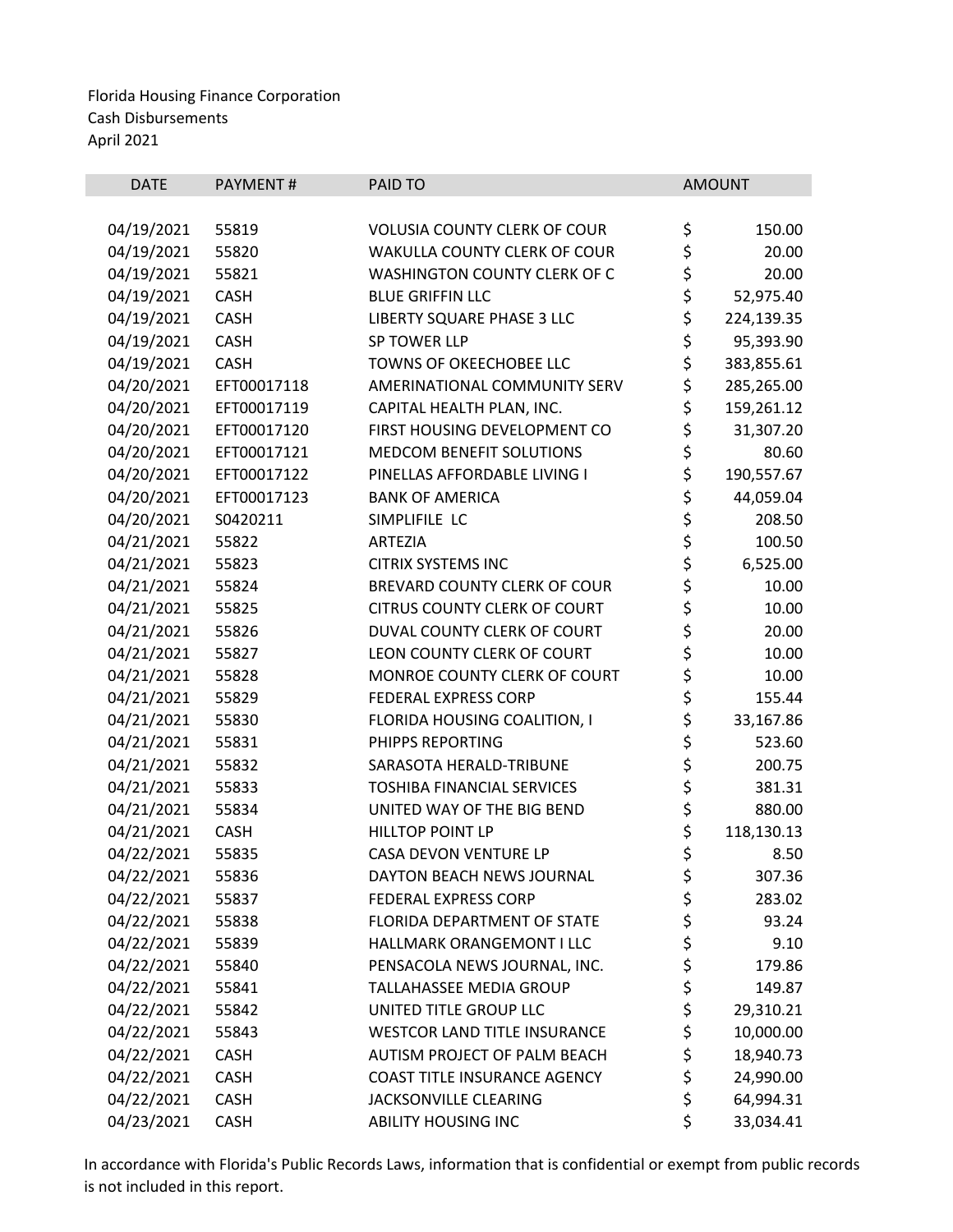| <b>DATE</b> | <b>PAYMENT#</b> | PAID TO                             |          | <b>AMOUNT</b> |
|-------------|-----------------|-------------------------------------|----------|---------------|
|             |                 |                                     |          |               |
| 04/23/2021  | <b>CASH</b>     | <b>ABILITY HOUSING INC</b>          | \$       | 218,174.72    |
| 04/23/2021  | <b>CASH</b>     | JACKSONVILLE CLEARING               | \$       | 734,568.60    |
| 04/23/2021  | <b>CASH</b>     | ROSEMARY VILLAGE APTS LLLP          | \$       | 268,713.32    |
| 04/23/2021  | EFT00017124     | <b>ATLANTIC DATA SECURITY</b>       | \$       | 8,000.00      |
| 04/23/2021  | EFT00017125     | <b>BUILDING HOMES FOR HEROS</b>     | \$       | 50,000.00     |
| 04/23/2021  | EFT00017126     | STATE OF FLORIDA, DEPT OF FI        | \$<br>\$ | 3,185.93      |
| 04/23/2021  | EFT00017127     | <b>LEADER MORTGAGE MASTER</b>       |          | 127,500.00    |
| 04/23/2021  | EFT00017128     | <b>NITEL INC</b>                    | \$       | 1,514.44      |
| 04/23/2021  | EFT00017129     | <b>SGS TECHNOLOGIES LLC</b>         | \$<br>\$ | 3,200.00      |
| 04/23/2021  | EFT00017130     | <b>CSC TRIBRIDGE HOLDINGS LLC</b>   |          | 9,728.40      |
| 04/23/2021  | EFT00017131     | <b>BONITA COVE CRFS</b>             | \$       | 17,195.34     |
| 04/23/2021  | S0423211        | SIMPLIFILE LC                       |          | 21.50         |
| 04/26/2021  | <b>CASH</b>     | JACKSONVILLE CLEARING               | \$\$\$\$ | 94,991.80     |
| 04/26/2021  | <b>CASH</b>     | JACKSONVILLE CLEARING               |          | 395,444.39    |
| 04/26/2021  | <b>CASH</b>     | US BANK CT WIRE CLRG                |          | 118,143.98    |
| 04/27/2021  | <b>CASH</b>     | JACKSONVILLE CLEARING               | \$       | 452,154.06    |
| 04/27/2021  | <b>CASH</b>     | MHP JORDAN BAYOU LLC                | \$       | 310,939.15    |
| 04/27/2021  | EFT00017132     | <b>BAY COUNTY</b>                   | \$       | 8,685,600.00  |
| 04/27/2021  | EFT00017133     | <b>CITY OF PANAMA CITY</b>          | \$       | 2,594,400.00  |
| 04/27/2021  | EFT00017134     | GADSDEN COUNTY BOARD OF COMM        | \$       | 940,000.00    |
| 04/27/2021  | EFT00017135     | <b>ABILITY HOUSING INC</b>          | \$       | 19,850.11     |
| 04/27/2021  | EFT00017136     | AMERINATIONAL COMMUNITY SERV        | \$       | 8,318.81      |
| 04/27/2021  | EFT00017137     | <b>BOND LOGISTIX, LLC</b>           | \$       | 3,900.00      |
| 04/27/2021  | EFT00017141     | FIRST HOUSING DEVELOPMENT CO        | \$       | 6,639.85      |
| 04/27/2021  | EFT00017142     | HAWKINS, DELAFIELD & WOOD, L        | \$       | 6,800.00      |
| 04/27/2021  | EFT00017143     | PCHFC HOMELESS STUDENT TBRA         | \$       | 2,847.90      |
| 04/27/2021  | EFT00017144     | PUNTA GORDA HOUSING AUTHORIT        | \$       | 9,042.00      |
| 04/27/2021  | EFT00017145     | <b>SAVING MERCY CORP</b>            | \$       | 8,522.00      |
| 04/27/2021  | EFT00017146     | SELTZER MANAGEMENT GROUP, IN        | \$       | 69,881.97     |
| 04/28/2021  | 210427          | <b>FLORIDA BLUE</b>                 | \$       | 52,600.86     |
| 04/28/2021  | 210427          | PRINCIPAL LIFE INSURANCE COM        | \$       | 23,707.87     |
| 04/28/2021  | <b>CASH</b>     | <b>QUARRY BIG COPPITT III LTD</b>   | \$       | 255,795.34    |
| 04/28/2021  | <b>CASH</b>     | REDLAND CROSSINGS LLC               | \$       | 2,694,625.41  |
| 04/28/2021  | <b>CASH</b>     | TALLAHASSEE TITLE GROUP LLC         | \$       | 24,990.00     |
| 04/29/2021  | 55844           | FEDERAL EXPRESS CORP                | \$       | 152.45        |
| 04/29/2021  | 55845           | <b>GREATAMERICA FINANCIAL SERVI</b> | \$       | 1,278.00      |
| 04/29/2021  | 55846           | HOMESPIRE MORTGAGE COR              | \$       | 1,802.00      |
| 04/29/2021  | 55847           | MCCLATCHY CO LLC                    | \$       | 598.25        |
| 04/29/2021  | 55848           | OFFICE DEPOT                        | \$       | 195.53        |
| 04/29/2021  | 55849           | OPA-LOCKA COMMUNITY DEV CORP        | \$       | 3,000.00      |
| 04/29/2021  | 55850           | <b>QUADIENT FINANCE USA INC</b>     | \$       | 45.01         |